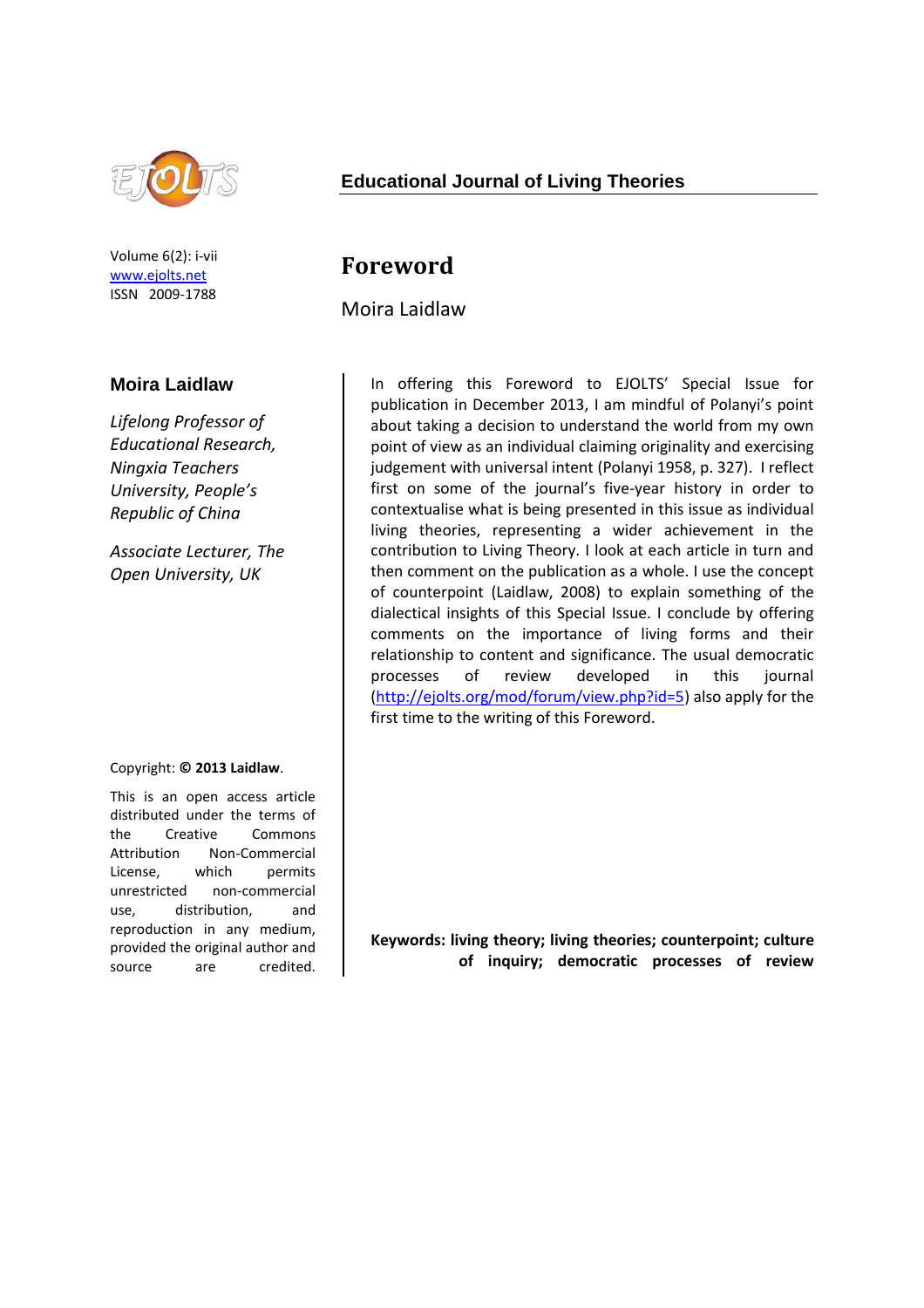### **A (very) short history of EJOLTS**

This edition marks five years of publications in EJOLTS, which was established in order to offer an appropriate space for living theorists to share and publish their work. A majority of articles in this journal have been single-authored texts, as the writers are concerned about describing and explaining their own learning, the learning of others and any influences on social formations. However, it has also been the venue for collaboration in pursuing improvements their living theories. It is worth quoting McNiff (2008) at length, who wrote the Foreword for our first issue, offering a succinct account of what EJOLTS wants to engage with:

The idea of a living educational theory is important, and highly significant. It is the idea that each person is capable of offering evidence-based explanations for how they live, as they attempt to exercise their educational influences in learning. By this is meant that a person is able to engage critically with their own thinking, and seek to influence the thinking of others in an educational way, a way that nurtures further learning. This in turn means that they are able to critique their own understanding, and that of others, through interrogating taken-forgranted assumptions and acting anew in order to contribute to new forms of personal and social interactions that are sustainable for all. This kind of critical engagement becomes part of the process of showing how a person can hold themselves accountable for their own thinking and actions as they try to make the world a better place (McNiff, 2008, p. i).

All the papers over the last five years have been concerned in one way or another with improving something in practice, and presenting this as "their best thinking to date" (McNiff, 1994<sup>1</sup>) in the process of their own growth as living theorists. This has seen a collection of articles about, for example, the development of a nursing curriculum in Japan (Adler-Collins, 2009), the encouragement of collaboration through the use of Moodle (Hennessy, 2009), the transformation of a sibling relationship against a backdrop of political oppression (Jauch, 2010), and the encouragement of creativity in technical education (Vidović & Bučević, 2013). All the papers, regardless of author(s), professional spheres, contexts, backgrounds, places, concerns, organisations, share the idea that they have something to say that is worth saying as it relates to how they wish to develop their professional (and sometimes personal) lives. There is also a belief that pursuing the processes leading to publication in EJOLTS may contribute to a greater understanding of the world we live in, and its possible transformation through the living values such as love (Gjotterud, 2009), equality (Li, 2009), compassion (Salyers, 2012), and the democratisation of processes and knowledge (Bognar & Zovko, 2008) in the pursuit of justice and hope. You will meet all the above qualities in this issue.

However, the above are linguistic assertions; and one of the difficulties living theorists face is in the use of language to convey developments over time and their mediation through living standards of judgement (Laidlaw, 1996). Thus EJOLTS has promoted the use of multi-media forms of representation in order to come closer to those embodied meanings (Farren, 2008; Hutchinson, 2013). And it is towards greater authenticity in the

<sup>1</sup> This was said in Jack Whitehead's office at the University of Bath in 1994 as we prepared for the third World Congress in Action Learning, Action Research and Programme Management, which was held at the university that year.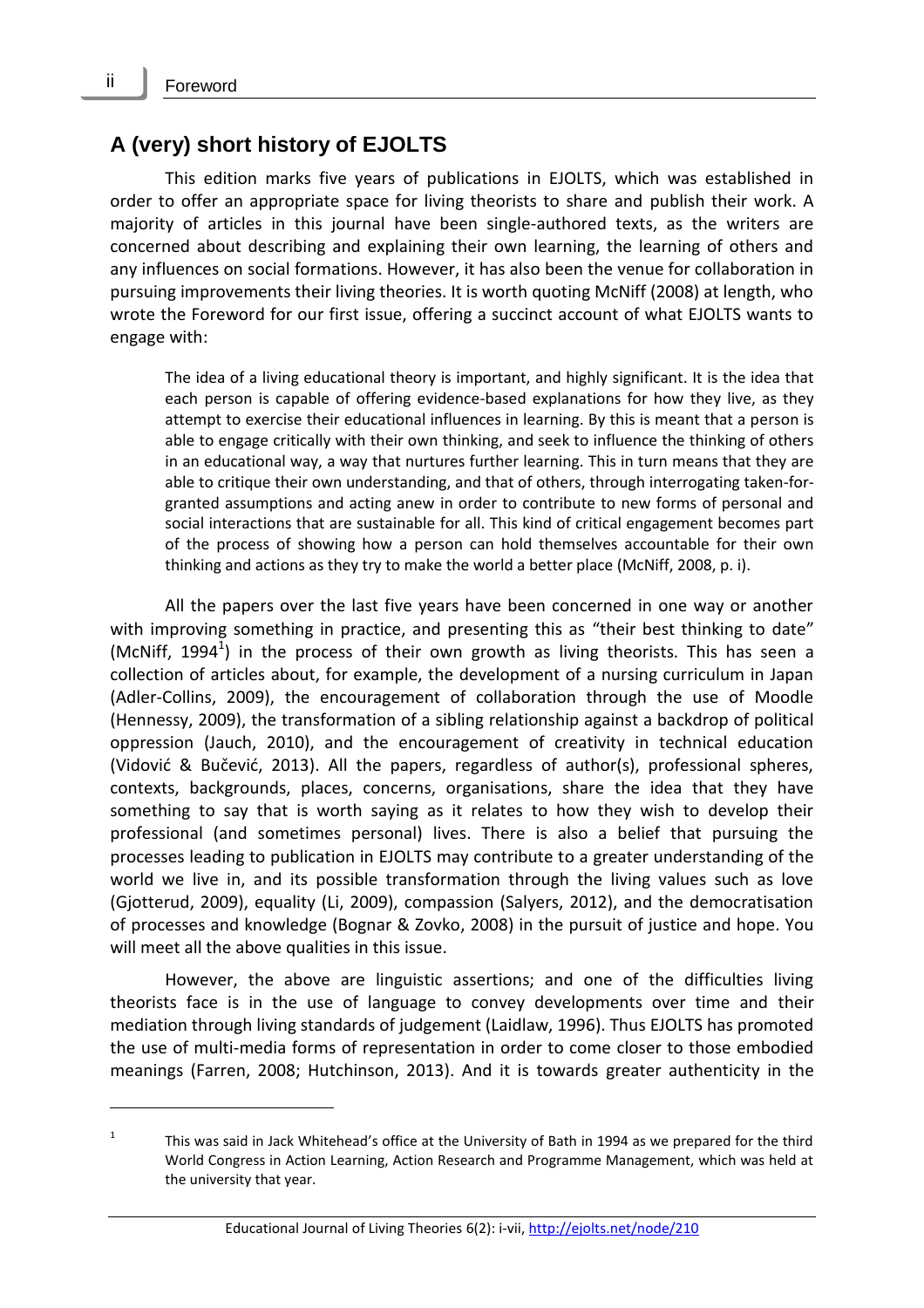representation of embodied meanings that the articles in this Special Issue make significant steps forward both within their own parameters and for Living Theory research as a wider focus.

As early as 1993, Eisner wrote of the significance of the forms of representation to educational knowledge and theory, putting forward the idea that human beings' experience, knowledge and presentation are partially created by individuals and groups. Where EJOLTS and Living Theory has gone further, it seems to me, is by exploring at the time unknown potentials in terms of technological forms as both containing and explaining that experience.

What living theorists have achieved in this journal's short history is the consolidation of shared explorations of the possibilities inherent from a line to be drawn from Polanyi's assertion of personal knowledge through Eisner's sense of the insoluable link between form and content, to Whitehead and others' research into their own living theories – and all in the pursuit of a better world. And the results of these endeavours offer us all, I would contend, hope for the future of humanity (Kilpatrick, 1953), which is one of the founding values underlying this journal.

#### **Counterpoint**

Relevant to this brief history is an idea that I began to develop in 2007 and wrote about in EJOLTS' first issue, called 'In Pursuit of Counterpoint: an Educational Journey'. Using Bach's fugue-writing as an example of what I wanted to explain in terms of my educational development, I wrote:

Counterpoint is the musical equivalent of holding the one and the many together as Socrates said… [This is shown] in his exposition about what constitutes the art of a dialectician… That purpose can be seen in [Bach's] determination to evolve the highest forms so that the voices can evolve separately and together, and for those voices to speak with authority and confidence and for those voices to do it beautifully! In educational terms… [Bach's] music represents … a principled expression of beneficial purposes in the world, of collaboration, of the expectation that voices can work together towards goals which matter, and harmonise eventually into something even better than there was before. It is something that relies on the creativity of individuals and groups. I perceive a link between counterpoint and educational processes. (Laidlaw, 2008, p. 71)

The dialectic between individual "voices" (meant here both musically and in terms of the authors' articulation) involves balance between each voice, without subsuming the aspects of the whole which are greater than the sum of their parts. In other words, each individual voice in this Special Issue has aspects which could stand alone, because they document the individuals' own developments in learning, practice, knowledge and theory. On the other hand, the whole publication reveals a wider and more profound score. It might be said that the individual voices constitute living theories, and the summation constitutes an example of Living Theory.

From this briefest of histories I would like now to outline each of the six papers you are about to read, and then go on to say something about the papers' significance as a whole, using the above concept of counterpoint as a useful metaphor. I believe it is from the relationship between the individual papers and the whole that the greatest significance of this Special Issue emerges.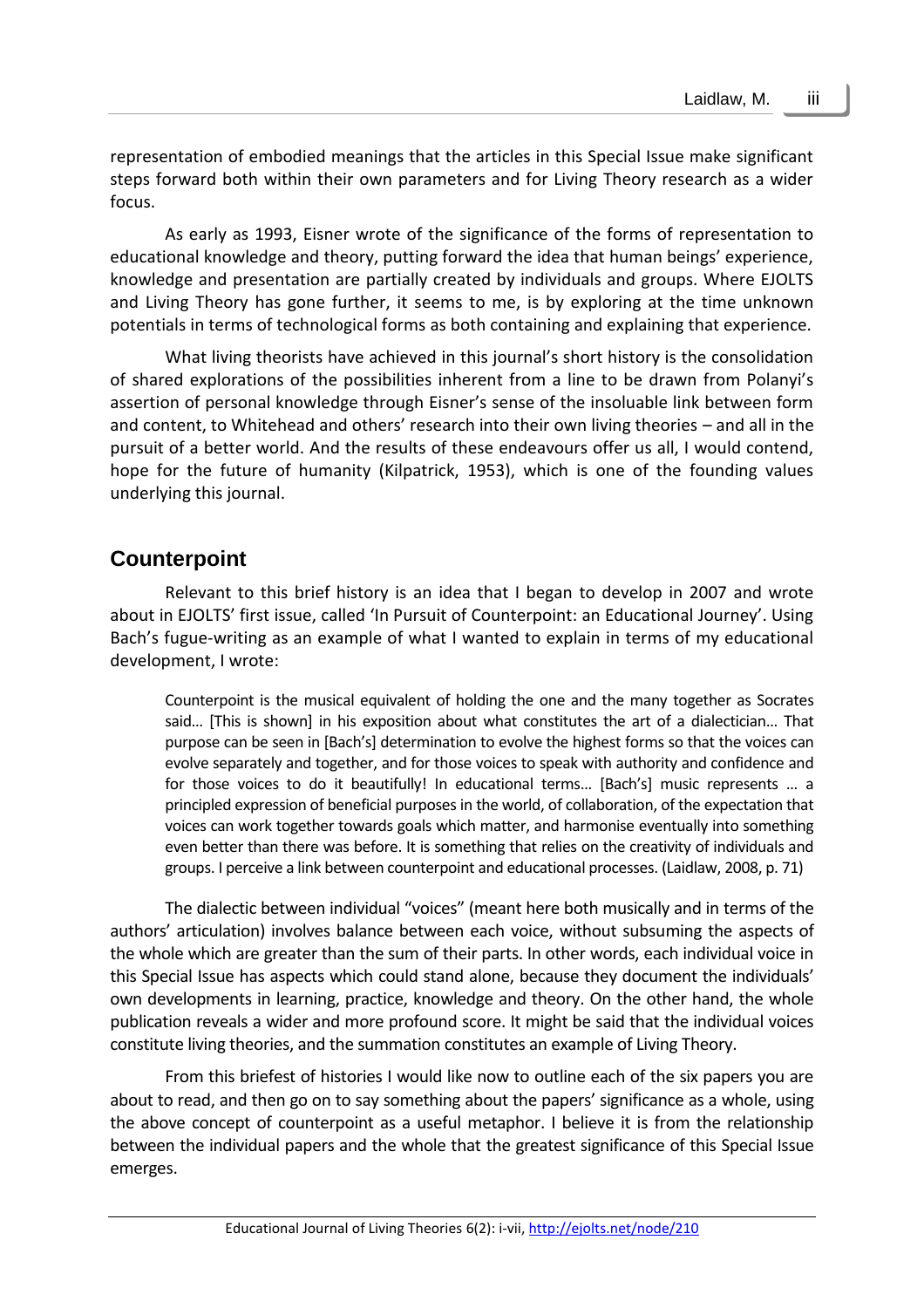#### **This Issue**

Originally a single collaborative contribution to the American Educational Research Association (AERA) conference in April, 2013, the writers – using Skype, Google Drive, email and the Open Review space at EJOLTS – subsequently developed their single text into the coauthored introduction and conclusion and the individual papers you can see here. The four authors present it all here as a unique contribution to the field of Living Theory and their own living theories.

**Article One:** *Introduction to Living-Theory Action Research in a Culture-of-Inquiry transforms learning in elementary, high school and post-graduate settings by* Elizabeth Campbell, Jacqueline Delong, Cathy Griffin & Jack Whitehead. In this paper the authors outline the shared development of a culture of inquiry acting as a framework for understanding the individual papers. They outline a series of categories that act as explanatory principles for the individual papers, which are:

- being loved into learning;
- praxis;
- students as co-researchers;
- building trust and respect;
- unveiling embodied knowledge;
- the living curriculum;
- influencing self, others and social formations;
- obstacles and challenges;
- scholarly significance;
- interim conclusions.

**Article Two:** *Evolving a living-educational-theory within the living boundaries of cultures of inquiry* by Jack Whitehead. In his paper Whitehead uses data collected between the times of his master's degree (1970-72), and the video-conversations in the preparation of this paper in 2013. He analyses this data in terms of the evolution of his living-educational-theory in which he integrates new insights about a culture of inquiry using the categories above. These categories emerged initially in the conversations between Liz Campbell and Cathy Griffin as they emerged with Jacqueline Delong's (2002) original work on a culture of inquiry.

**Article Three:** *Transforming teaching and learning through living-theory action research In a culture-of-inquiry,* by Jacqueline Delong. Delong is concerned with challenging attitudes and inspiring social transformations to both look again at status quo in education, and create her own living theory. She reveals how she worked over 17 years as a superintendent of schools in a school district of 30,000 students in Ontario, Canada, before retiring in 2007. She shows how, with the informal teacher research in the school district and with the formal research programmes at the University of Bath, that the methodology she encouraged and supported was within the Living Theory paradigm as she developed a culture of inquiry in which it could flourish. She demonstrates how working in collaboration with her much-loved colleagues in the development of this Issue, in a space where the living values alluded to earlier in this Foreword, have created a synergetic resonance that has inspired her life and work.

**Article Four:** *The heART of learning: Creating a loving culture of inquiry to enhance selfdetermined learning in a high school classroom,* by Elizabeth Campbell. Campbell describes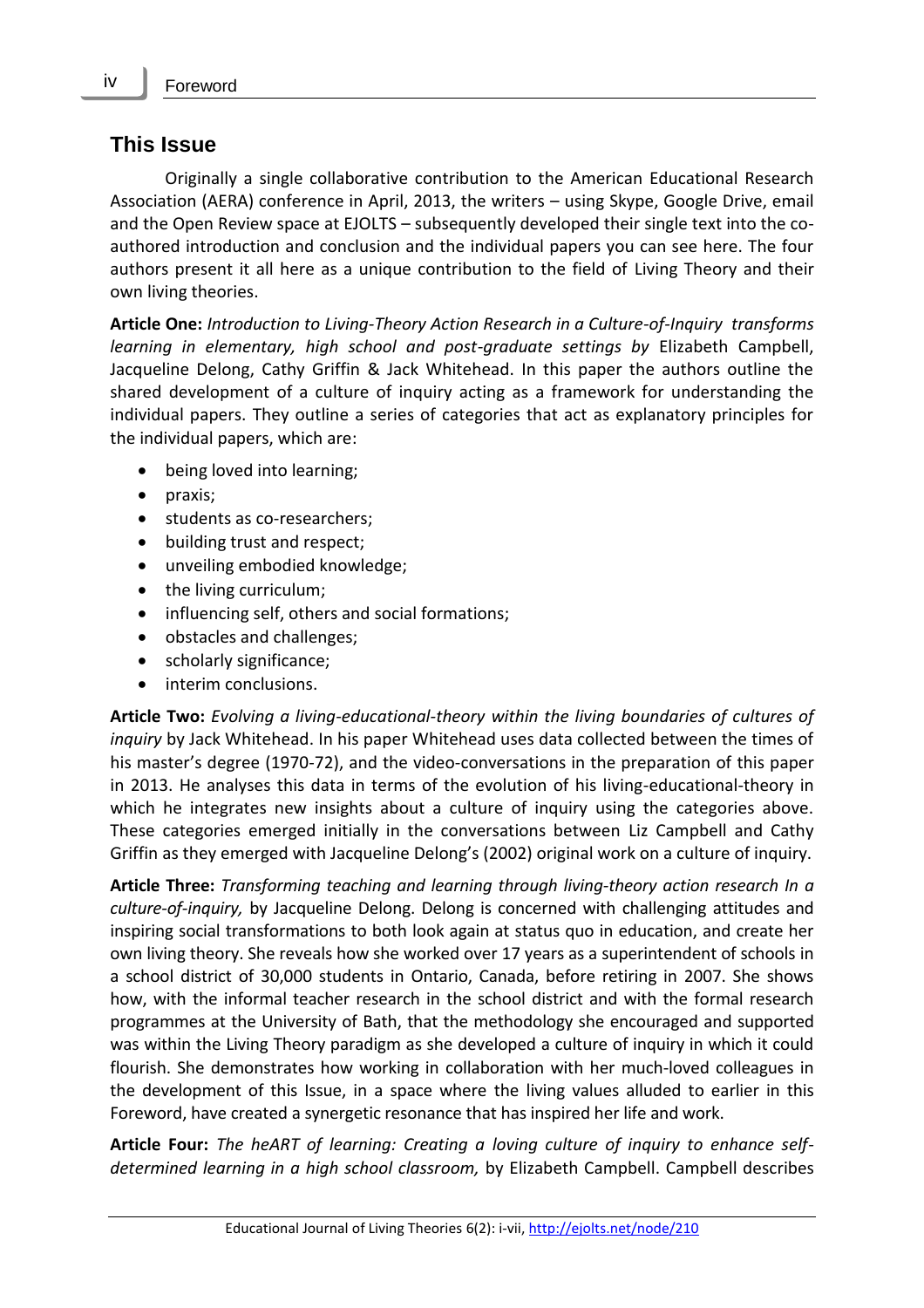and explains how she created a loving culture of inquiry that enabled students to have transformative experiences, as, in their own voices, they generate their own epistemologies and ontologies. Through the articulation of four guiding questions: Who Am I? How do I Know? So What? and Now What? she offers a framework that helped students to transcend the moral, creative, and intellectual constraints of traditional education. She draws on data from the student action researchers in her own classrooms, and on her own action research in the creation of her living-theory. She demonstrates how she uses self-study, living-theory, and action research projects to create opportunities for self-determined learning.

**Article Five:** *Transforming teaching and learning practice by inviting students to become evaluators of my practice,* by Cathy Griffin. Griffin describes and explains how research into her Grade Six (10-11 year old) students' attitudes towards math turned into a joint action research project with her students using student feedback to inform and improve her own practice. She focuses on evidence that this sort of authentic, democratic co-learning environment can transcend the constraints of the teaching environment by improving teaching practice. She concludes that her processes can become a helpful model for students to use in order to be able to articulate their own learning, as they answer questions of the kind, "How can I improve my learning?" She reveals her own learning from the democratic evaluations of her teaching by the young students. Finally she provides evidence of the enhanced culture of inquiry in the community of learners within her classroom.

**Article Six:** *The significance of Living-Theory Action Research in a Culture-of-Inquiry transforms learning in elementary, high school and post-graduate settings,* by Jacqueline Delong, Cathy Griffin, Elizabeth Campbell & Jack Whitehead. In the abstract to this final paper, the authors write:

This issue of EJOLTS intends to demonstrate the capacities of teachers and students in a variety of settings to create cultures of inquiry that transform social formations within their classrooms, their schools and their school systems. These transformative changes are accredited and validated over considerable time, from 1995 to 2013. This paper follows the works of the authors from the creation of their living-educational-theories with their original living-theory-methodologies, to their integration and evolution in cultures of inquiry by masters and doctoral students and to the improvement of learning in primary, secondary and tertiary classrooms and other professional contexts across the globe. (Delong at al, 2013, p. 79)

## **Conclusion**

Having a Special Issue in an academic journal is nothing new. EJOLTS itself has done it before, for example in December, 2011, in which the four authors write about the use of digital creativity and videos in the workplace. The four papers are linked by an overarching idea, but the papers themselves are separate and the authors didn't work together to produce their own texts or evolve relationships between them.

It is possible to assert that the six papers in thus current issue of EJOLTS constellate around identical categories, that structure the individual and collective insights. However, the interconnections are much more profound than that. It is in the way in which the individual's own learning development is both explicitly and implicitly influenced and strengthened by the other papers and the collaboration towards the two joint papers that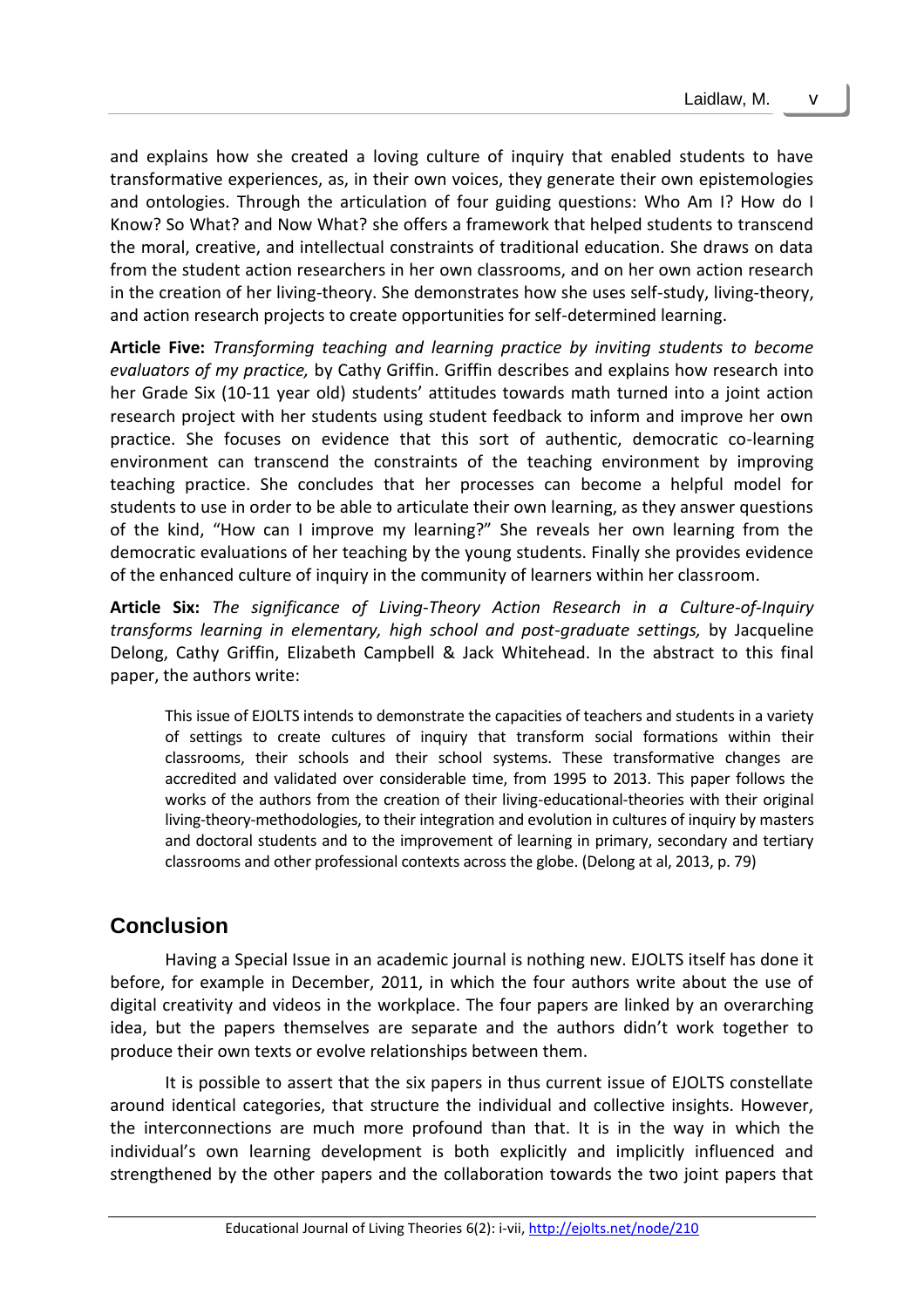something new and substantial emerges, which has ramifications for the future of Living Theory research. The profundity is also realised in the way in which each of the four inner papers could stand alone, but are strengthened by being read in combination. The conclusions in Article Six could be read as a synopsis of the whole, but gain immeasurably from being read in context, as both summary and distillation.

What has stood out throughout the process of the creation of this Special Issue as one of the reviewers of the original single paper (and what has now to my mind been fully realised) is the relationship of the whole to each individual paper. It demonstrates what I was writing about before in terms of counterpoint. No voice subsumes another, all voices are equal, each voice is cogent, significant and different, yet each contributes to an overall harmony and dynamic that enables the whole to be greater than the sum of its parts.



**Image 1**: Mobius strip [\(http://en.wikipedia.org/wiki/File:M%C3%B6bius\\_strip.jpg\)](http://en.wikipedia.org/wiki/File:M%C3%B6bius_strip.jpg)

I believe that what this Special Issue has done is to achieve a cohesion and coherence, which might be likened to a Mobius strip of interconnectedness. Look at the image above, which demonstrates a folding of a strip of paper that enables a line to be drawn on both sides without a pen crossing any dividing line. The intricate interconnections show themselves in a seamlessness of values, purposes and outcomes. They are also revealed in the descriptions and explanations of the educational influences which are flexible in terms of their ebb and flow *between* these colleagues in their individual educational establishments, *to and from* the influence on their learning of their own students, and *within* the changes in the social contexts in which they live and work.

Like my sense in 2008 about the relevance of the metaphor of counterpoint to a description of what may be possible in forms of representation in Living Theory, I believe the following papers represent a highly significant move forward in the paradigm. As it is only an intuition as yet, I can offer no evidence for it. However, I will be collaborating with others in this space at EJOLTS with great enthusiasm in the coming years to see what develops.

The result of this complex development of relationships has resulted in what is to my mind both a highly meaningful step for each author in the explanation of their own living theories, and possible a leap for Living Theory itself. The one and the many are both perfectly at home here, and both are enhanced through the other. This is the kind of mutuality I was searching for in my 2008 EJOLTS paper which I represented by the notion of a pursuit of counterpoint. I believe the authors have presented us here with very sophisticated accounts, and I am delighted to be in a position to write the Foreword for this Special Issue.